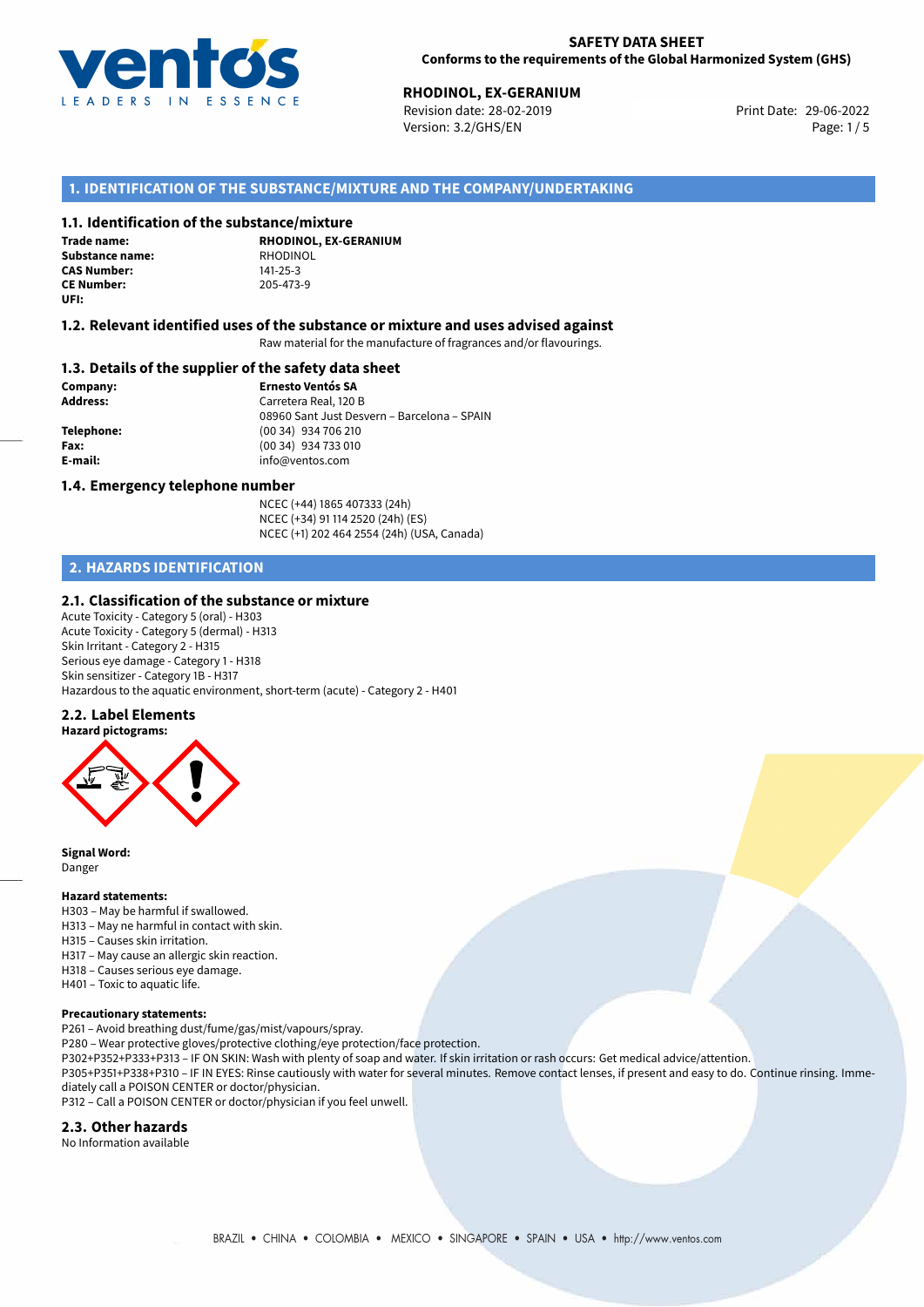

# **RHODINOL, EX-GERANIUM**<br>
Revision date: 28-02-2019<br> **Print Date: 29-06-2022**

Revision date: 28-02-2019 Version: 3.2/GHS/EN Page: 2 / 5

# **3. COMPOSITION/INFORMATION ON INGREDIENTS**

# **3.1. Substances**

| Chemical name: | RHODINOL       |
|----------------|----------------|
| CAS number:    | $141 - 25 - 3$ |
| EC number:     | 205-473-9      |

#### **Hazardous constituents:**

| <b>Chemical Name</b> | % (w/w)        | <b>CAS No</b><br><b>EC No</b> | <b>Classification according to GHS</b>                                                                                                                                                                                                                                                     |
|----------------------|----------------|-------------------------------|--------------------------------------------------------------------------------------------------------------------------------------------------------------------------------------------------------------------------------------------------------------------------------------------|
| CITRONELLOL          | $>$ 50         | 106-22-9<br>203-375-0         | Acute Toxicity - Category 5 (oral) - H303<br>Acute Toxicity - Category 5 (dermal) - H313<br>Skin Irritant - Category 2 - H315<br>Eye Irritant - Category 2A - H319<br>Skin sensitizer - Category 1B - H317<br>Hazardous to the aquatic environment, short-term (acute) - Category 2 - H401 |
| <b>GERANIOL</b>      | $>25$ ; $<$ 50 | $106 - 24 - 1$<br>203-377-1   | Acute Toxicity - Category 5 (oral) - H303<br>Skin Irritant - Category 2 - H315<br>Serious eye damage - Category 1 - H318<br>Skin sensitizer - Category 1 - H317<br>Hazardous to the aquatic environment, short-term (acute) - Category 3 - H402                                            |
| BETA-CARYOPHYLLENE   | $\geq$ 1; <10  | $87 - 44 - 5$<br>201-746-1    | Skin sensitizer - Category 1B - H317<br>Aspiration hazard - Category 1 - H304                                                                                                                                                                                                              |

[See the full text of the hazard statements in section 16.](#page-4-0)

#### **3.2. Mixtures**

Not applicable.

# **4. FIRST-AID MEASURES**

# **4.1. Description of necessary first aid measures**

| In case of contact with eyes, rinse immediately with plenty of water for at least 15 minutes and seek medical advice. |
|-----------------------------------------------------------------------------------------------------------------------|
|                                                                                                                       |
|                                                                                                                       |
|                                                                                                                       |
|                                                                                                                       |
|                                                                                                                       |
|                                                                                                                       |

### **4.2. Most important symptoms and effects, both acute and delayed**

No information available.

#### **4.3. Indication of any immediate medical attention and special treatment needed**

No information available.

# **5. FIRE-FIGHTING MEASURES**

### **5.1. Extinguishing Media**

Water spray, carbon dioxide, dry chemical powder or appropriate foam. For safety reasons do not use full water jet.

#### **5.2. Special hazards arising from the substance or mixture**

Known or Anticipated Hazardous Products of Combustion: Emits toxic fumes under fire conditions.

# **5.3. Advice for firefighters**

High temperatures can lead to high pressures inside closed containers. Avoid inhalation of vapors that are created. Use appropriate respiratory protection. Do not allow spillage of fire to be poured into drains or watercourses. Wear self-contained breathing apparatus and protective clothing.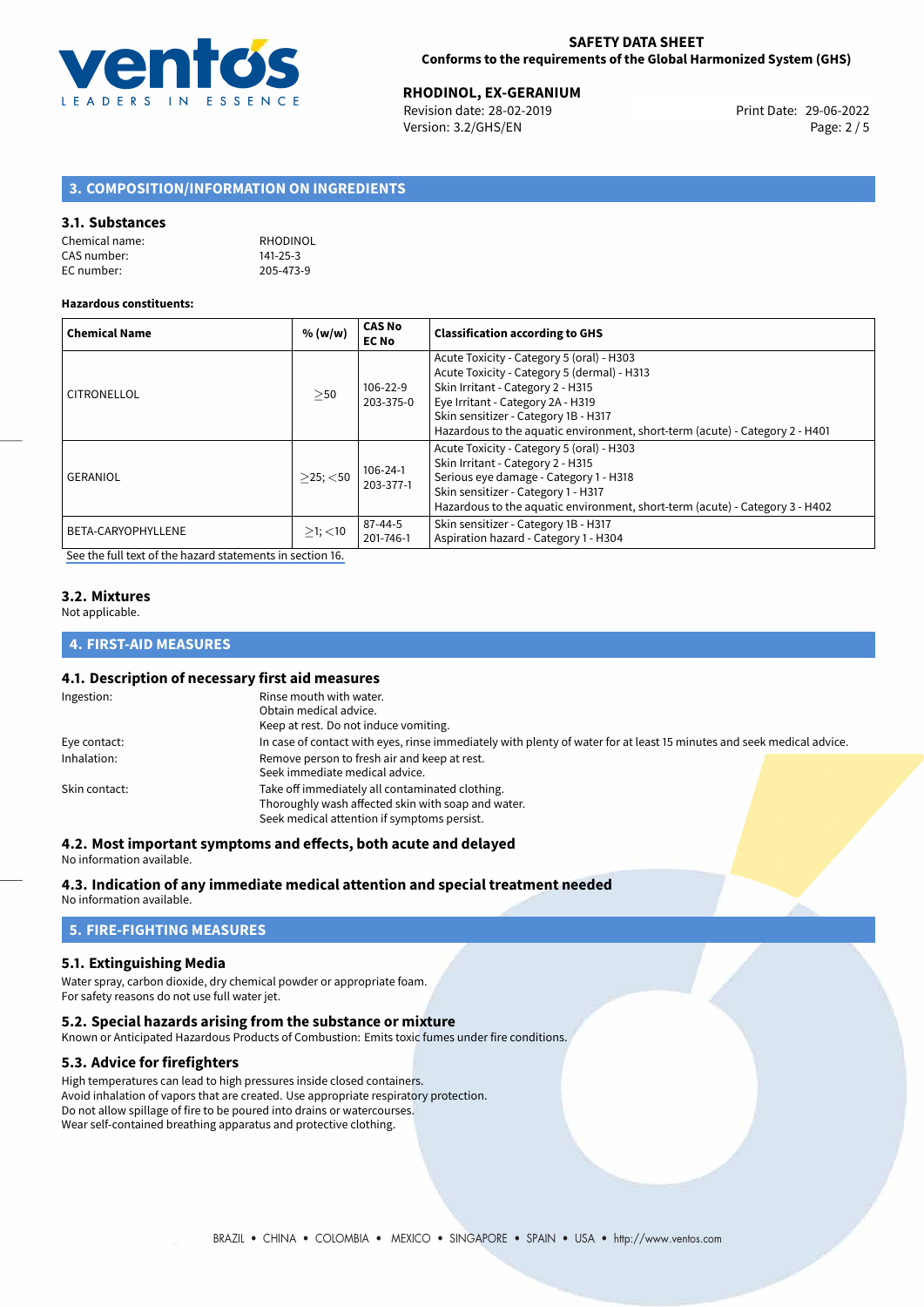

# **SAFETY DATA SHEET Conforms to the requirements of the Global Harmonized System (GHS)**

# **RHODINOL, EX-GERANIUM**<br>
Revision date: 28-02-2019<br> **Print Date: 29-06-2022**

Revision date: 28-02-2019 Version: 3.2/GHS/EN Page: 3 / 5

# **6. ACCIDENTAL RELEASE MEASURES**

# **6.1. Personal precautions, protective equipment and emergency procedures**

Evacuate surronding areas. Ensure adequate ventilation. Keep unnecessary and unprotected personnel from entering. Do not breathe vapor/spray. Avoid contact with skin and eyes. Information regarding personal protective measures: see section 8.

#### **6.2. Environmental precautions**

To avoid possible contamination of the environment, do not discharge into any drains, surface waters or groundwaters.

### **6.3. Methods and materials for containment and cleaning up**

Cover with an inert, inorganic, non-combustible absorbent material (e.g. dry-lime, sand, soda ash). Place in covered containers using non-sparking tools and transport outdoors. Avoid open flames or sources of ignition (e.g. pilot lights on gas hot water heater). Ventilate area and wash spill site after material pickup is complete.

#### **6.4. Reference to other sections**

Information regarding exposure controls, personal protection and disposal considerations can be found in sections 8 and 13.

# **7. HANDLING AND STORAGE**

#### **7.1. Precautions for safe handling**

Do not store or handle this material near food or drinking water. Do not smoke. Avoid contact with the eyes, skin and clothing. Wear protective clothing and use glasses. Observe the rules of safety and hygiene at work. Keep in the original container or an alternative made from a compatible material.

# **7.2. Conditions for safe storage, including any incompatibilities**

Store in tightly closed and preferably full containers in a cool, dry and ventilated area, protected from light. Keep away from sources of ignition (e.g. hot surfaces, sparks, flame and static discharges). Keep away from incompatible materials (see section 10).

### **7.3. Specific end use(s)**

No information available.

# **8. EXPOSURE CONTROLS AND PERSONAL PROTECTION**

#### **8.1. Control parameters**

Components with occupational exposure limits: None known.

#### **8.2. Exposure controls**

Measures should be taken to prevent materials from being splashed into the body. Provide adequate ventilation, according to the conditions of use. Use a mechanical exhaust if required.

#### **8.3. Individual protection measures, such as personal protective equipment**

| Chemical safety goggles are recommended. Wash contaminated goggles before reuse.                                                      |
|---------------------------------------------------------------------------------------------------------------------------------------|
| Chemical-resistant gloves are recommended. Wash contaminated gloves before reuse.                                                     |
| Personal protective equipment for the body should be selected based on the task being performed and the risks<br>involved.            |
| In case of insufficient ventilation, use suitable respiratory equipment.                                                              |
| Emissions from ventilation or process equipment should be checked to ensure they comply with environmental<br>protection legislation. |
| In some cases, filters or engineering modifications to the process equipment will be necessary to reduce emissions to                 |
| acceptable levels.                                                                                                                    |
|                                                                                                                                       |

# **9. PHYSICAL AND CHEMICAL PROPERTIES**

#### **9.1. Information on basic physical and chemical properties**

| Appearance:                      | Liguid             |
|----------------------------------|--------------------|
| Colour:                          | Confo              |
| Odour:                           | Confo              |
| Odour theshold:                  | Not de             |
| pH:                              | Not de             |
| Melting point/freezing point:    | Not de             |
| Boling point/boiling range (°C): | $68^{\circ}$ C $($ |
| Flash point:                     | 99 °C              |
| Evaporation rate:                | Not de             |
|                                  |                    |

Conforms to standard Conforms to standard Not determined Not determined Not determined  $68^{\circ}$ C (1,8 mm Hg) Not determined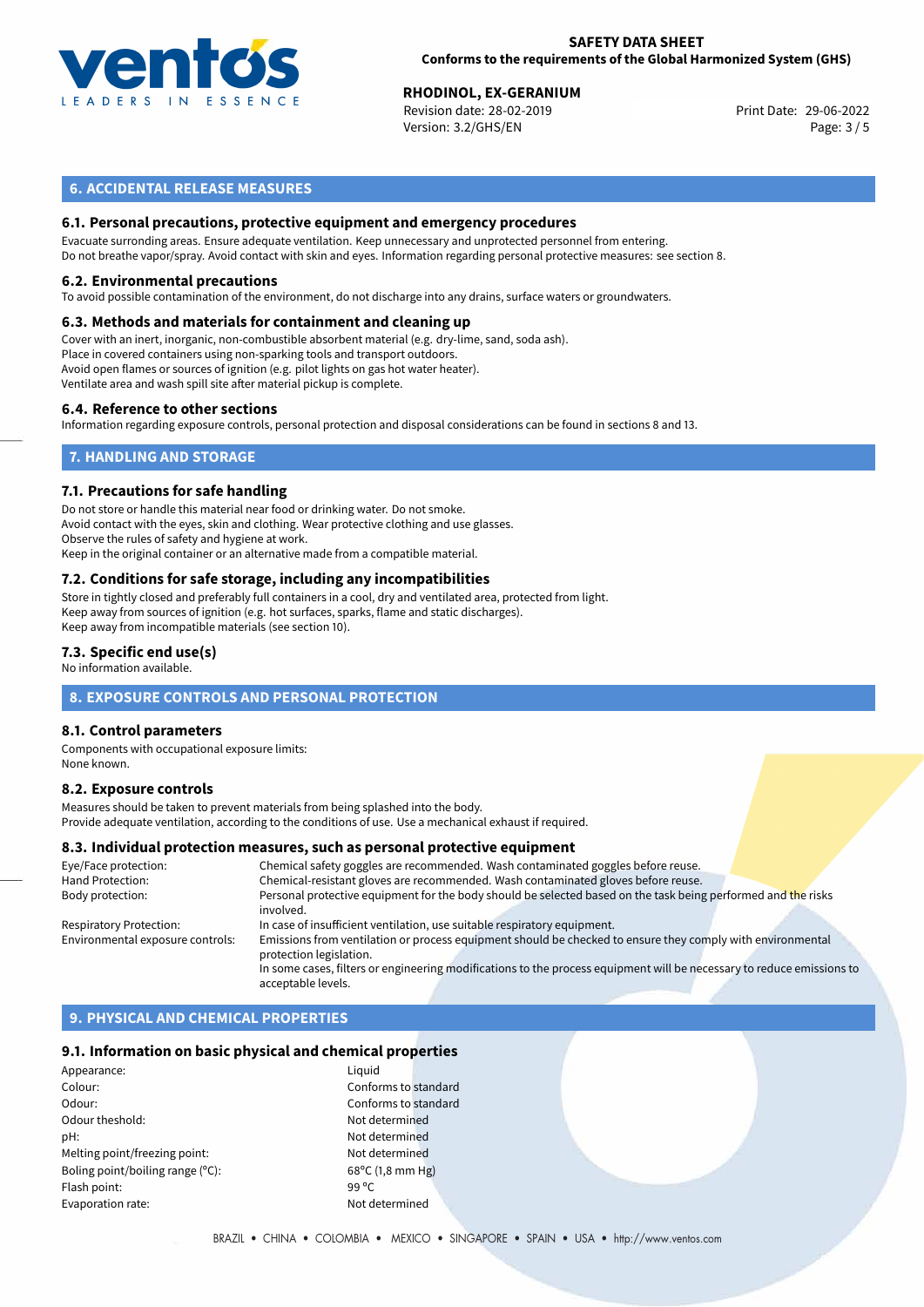

# **SAFETY DATA SHEET Conforms to the requirements of the Global Harmonized System (GHS)**

# **RHODINOL, EX-GERANIUM**<br> **29-06-2022 Revision date: 28-02-2019**

Revision date: 28-02-2019 Version: 3.2/GHS/EN Page: 4 / 5

Flammability: Not determined Lower flammability/Explosive limit: Not determined Upper flammability/Explosive limit: Not determined Vapour pressure: 0,27 mm Hg (20°C) Vapour Density: Not determined Density: 0,858−0,873 g/mL (20<sup>o</sup>C)<br>Relative density: 0,858−0,873 (20<sup>o</sup>C) Relative density: 0,858*−*0,873 (20ºC) Solubility in other solvents: SOLUBLE IN ETHANOL Partition coefficient n-octanol/water: Not determined Auto-ignition temperature: Not determined Decomposition temperature: Not determined Viscosity, dynamic: Not determined Viscosity, kinematic: Not determined Explosive properties:<br>
Oxidising properties:<br>
NONE EXPECTED Oxidising properties:

INSOLUBLE IN WATER

# **10. STABILITY AND REACTIVITY**

# **10.1. Reactivity**

No hazardous reactions if stored and handled as prescribed/indicated.

#### **10.2. Chemical stability**

The product is stable if stored and handled as prescribed/indicated.

# **10.3. Possibility of hazardous reactions**

No hazardous reactions if stored and handled as prescribed/indicated.

### **10.4. Conditions to Avoid**

Conditions to Avoid: Excessive heat, flame or other ignition sources.

#### **10.5. Incompatible materials**

Avoid contact with strong acids and bases and oxidizing agents.

#### **10.6. Hazardous decomposition products**

During combustion may form carbon monoxide and unidentified organic compounds.

# **11. TOXICOLOGICAL INFORMATION**

| <b>Acute toxicity</b>                    | May be harmful if swallowed. May ne harmful in contact with skin.         |  |
|------------------------------------------|---------------------------------------------------------------------------|--|
| <b>Skin corrosion/irritation</b>         | Causes skin irritation.                                                   |  |
| Serious eye damage/irritation            | Causes serious eye damage.                                                |  |
| <b>Respiratory or skin sensitisation</b> | May cause an allergic skin reaction.                                      |  |
| <b>Germ cell mutagenicity</b>            | Based on the data available, the criteria for classification are not met. |  |
| Carcinogenicity                          | Based on the data available, the criteria for classification are not met. |  |
| <b>Reproductive toxicity</b>             | Based on the data available, the criteria for classification are not met. |  |
| <b>STOT-single exposure</b>              | Based on the data available, the criteria for classification are not met. |  |
| <b>STOT-repeated exposure</b>            | Based on the data available, the criteria for classification are not met. |  |
| <b>Aspiration hazard</b>                 | Based on the data available, the criteria for classification are not met. |  |

# **12. ECOLOGICAL INFORMATION**

#### **12.1. Toxicity**

**Assessment:** Toxic to aquatic life. **Experimental/calculated data:** No information available.

#### **12.2. Degradability** No information available.

**12.3. Bioaccumulative potential**

No information available.